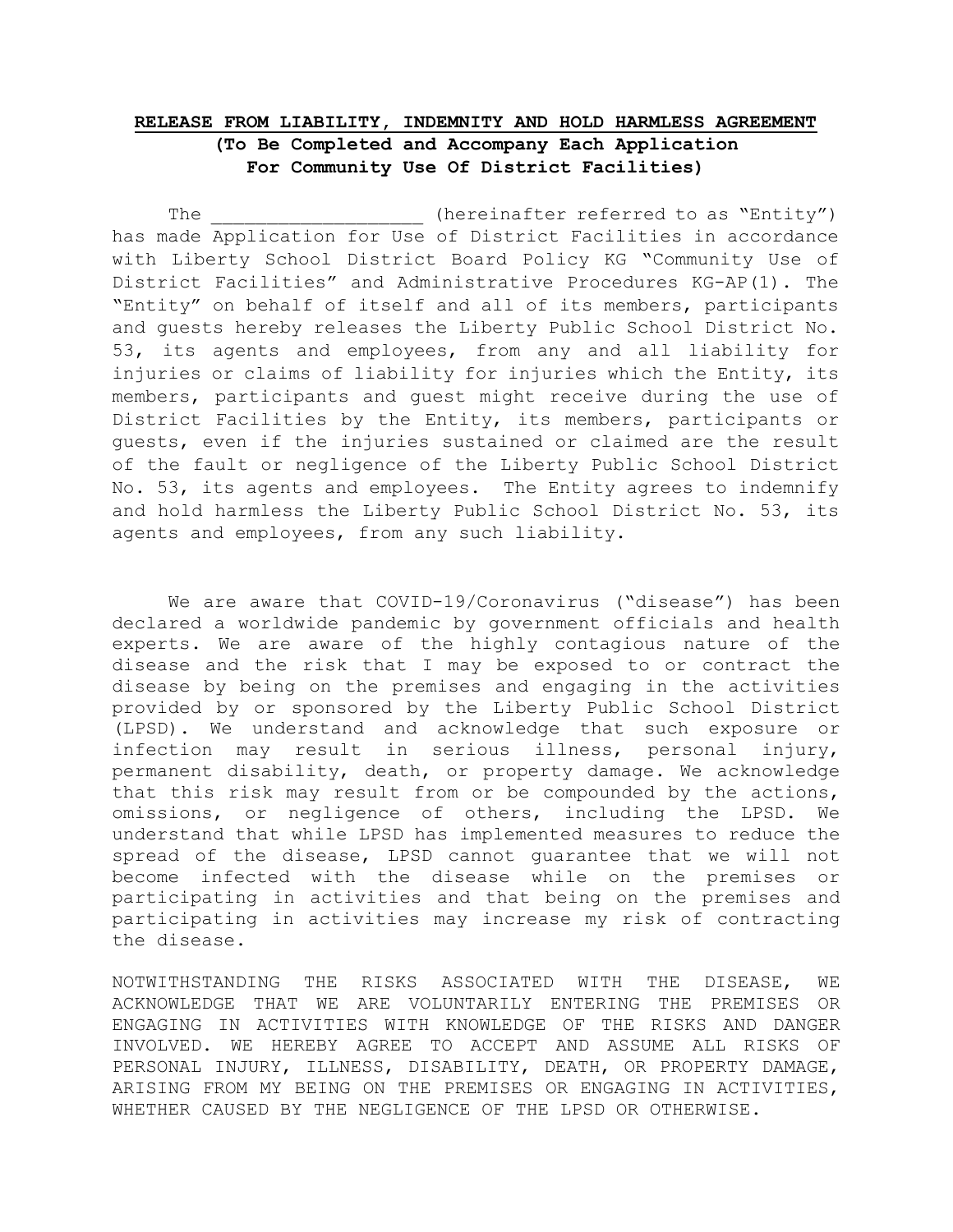Accordingly, we hereby expressly waive and release any and all claims, now known or hereafter known, against the LPSD, and its officers, directors, employees, agents, affiliates, successors, and assigns (collectively, "Releasee/Releasees"), on account of injury, illness, disability, death, or property damage arising out of or attributable to my being on the premises or engaging in activities, whether arising out of the negligence of the LPSD or any Releasees or otherwise. We covenant not to make or bring any such claim against the LPSD or any other Releasee, and forever release and discharge the LPSD and all other Releasees from liability under such claims.

We are familiar with federal, state, and local laws, orders, directives, and guidelines related to the disease, including the Centers for Disease Control and Prevention (CDC) guidance on the disease. We will follow all instructions of the LPSD while on the premises. We agree not to enter the premises if any member of our entity is experiencing symptoms of the disease such as cough, shortness of breath, fever, or any other symptom, or if any member has a confirmed or suspected case of the disease, or have come in contact in the last 14 days with a person who has been confirmed or suspected of having the disease.

## REPRESENTATIONS OF THE APPLICANT/ENTITY

- 1. The Applicant/Entity is a community group as defined by Board of Education Policy KG Community Use of District Facilities.
- 2. The Entity, its members and participants have read Board Policy KG Community Use of District Facilities and Administrative Procedure Community Use of District Facilities KG-AP(1) both of said policies being incorporated herein by reference and made a part of this Agreement.
- 3. The Entity has general liability insurance in an amount equal to the current Sovereign Immunity Waiver Limits (for 2020 \$2,905,664.00 for all claims arising out of the single incident and \$435,849.00 for any one person in a single accident or occurrence) and shall name the Liberty Public School District No. 53 as an additional insured on said policy and provide to the District a Certificate of such insurance.
- 4. The individual whose signature appears below is authorized to sign and bind the Entity, its members and participants in the event or activity.